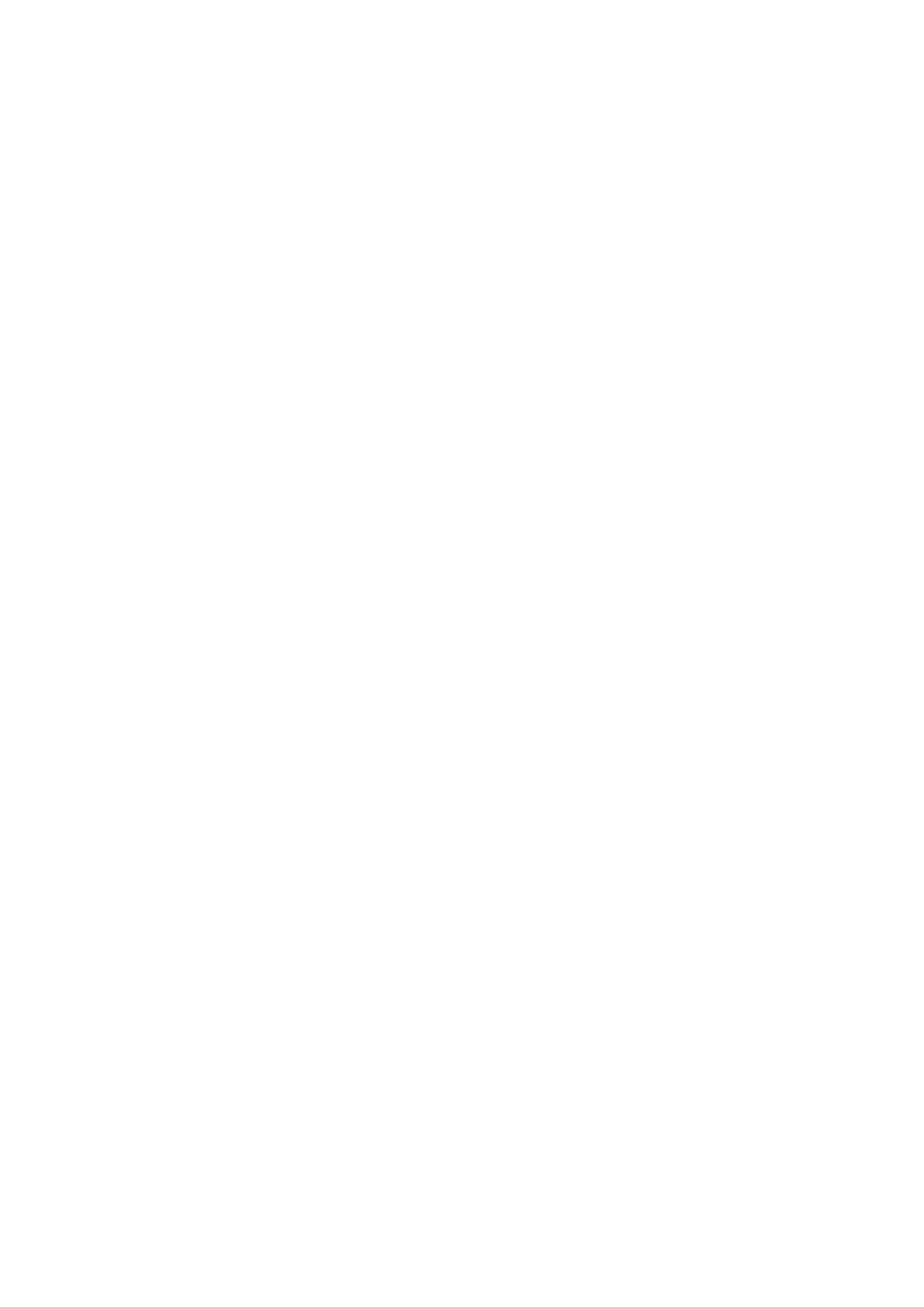### **Background**

The Cold Water Filter is intended to improve the taste and odour of your cold water.

#### **Maintainance**

The Cold Water Filter cartridge must be replaced every 12 months. The alarm will beep and the LED will flash when the user dispenses filtered water after 12 months of use, indicating it is time to replace the cartridge. (Some older models have a 6 month timer, which can be reset to 12 months.)

### **Filter effect on substances**

The filter is designed to reduce unpleasant tastes and odours (including chlorine/chlorine by-products), VOC's, THM's, PAH's, pesticides such as Simazine, Atrazine, Lindane and Dieldrin. The filter cartridge has little or no effect on the pH level of the water, hardness, hormone levels, fluoride content or bacteria levels.

#### **Filter construction**

| <b>Filter casing</b>       | polypropylene            |
|----------------------------|--------------------------|
| Internal grilles           | polypropylene            |
| Reticulated foam           | polyurethane             |
| <b>Particulate filters</b> | polyurethane             |
| Filling material granular  | activated coconut carbon |

### **Technical specifications**

| Capacity   | 5700 litres or 12 months*    |
|------------|------------------------------|
| Dimensions | $265 \times 82$ mm (maximum) |

\*Actual performance will depend upon feed water quality and site conditions.

| Flow rate with Fusion / Flex!                          | Temperature range         | Pressure range              |
|--------------------------------------------------------|---------------------------|-----------------------------|
| 2 I/min. @ 1.5 bar                                     | $1 - 38$ °C (34 – 100 °F) | 0.5 – 8 bar (7.5 – 125 psi) |
| $ 3 \frac{\text{I}}{\text{min}}$ . @ 2.0 bar (typical) |                           |                             |
| 4 I/min. @ 3.0 bar                                     |                           |                             |

Do not subject the filter to excessive pressure / water hammer. A wide range of control devices are available from most plumbing merchants. Only to be connected to drinking water. Install in accordance with local bylaws. This information is provided as guidance only. Actual performance of a filter will depend upon feed water quality and site conditions.